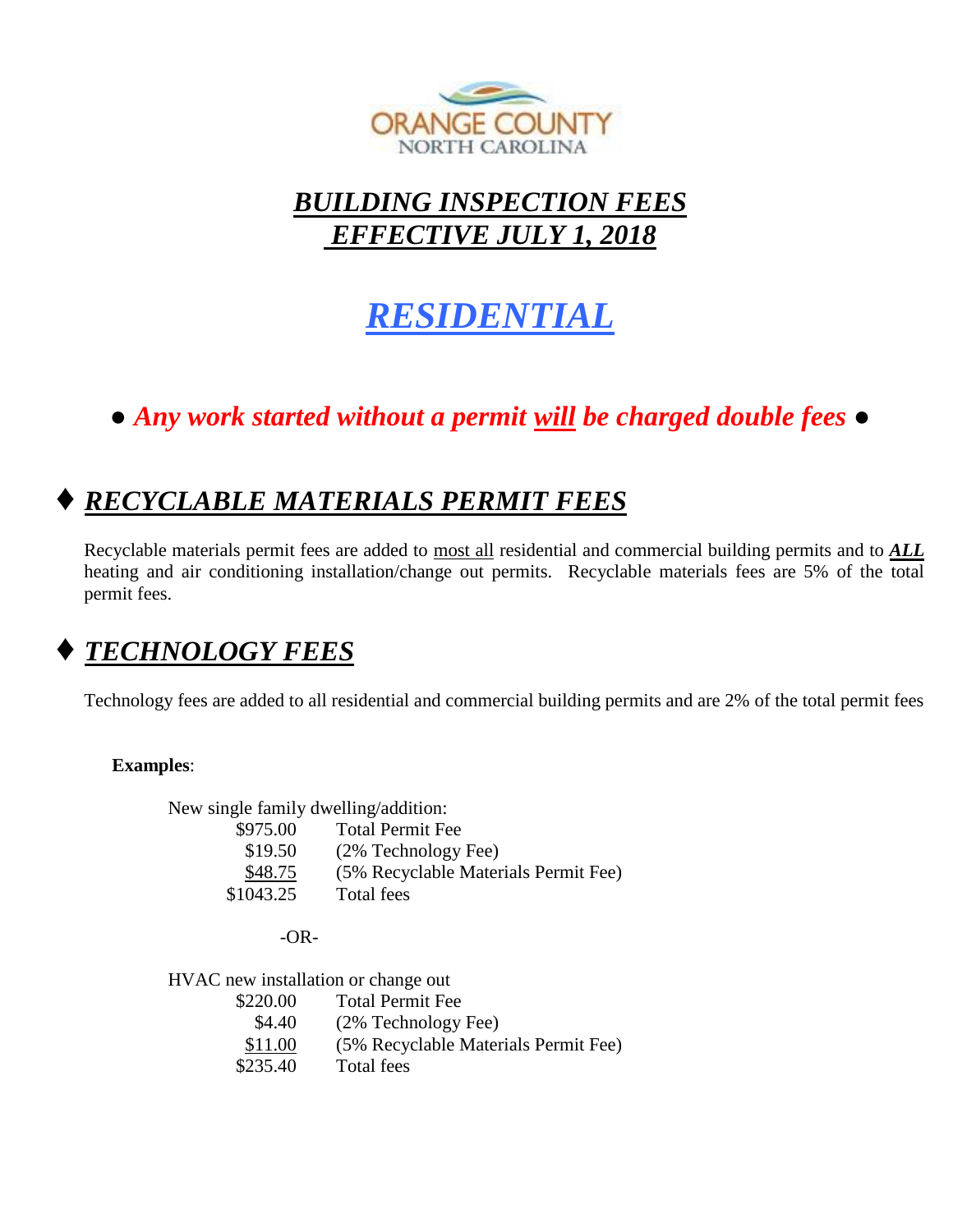

# **New Construction**

### ALL FEES FOR NEW CONSTRUCTION ARE BASED ON SQUARE FOOTAGE

### **Determining your square footage**:

All of the following areas shall be included when determining the square footage for your project:

-all floors including unfinished areas -basements (finished/unfinished) -decks -porches -attached garages and carports -attached storage areas -covered patios

| <b>Permit type</b> | Cost per square foot of<br>structure |
|--------------------|--------------------------------------|
| <b>Building</b>    | .160                                 |
| Electrical         | .074                                 |
| Mechanical         | .086                                 |
| Plumbing           | .074                                 |
| <b>Total</b>       | .394 per sf                          |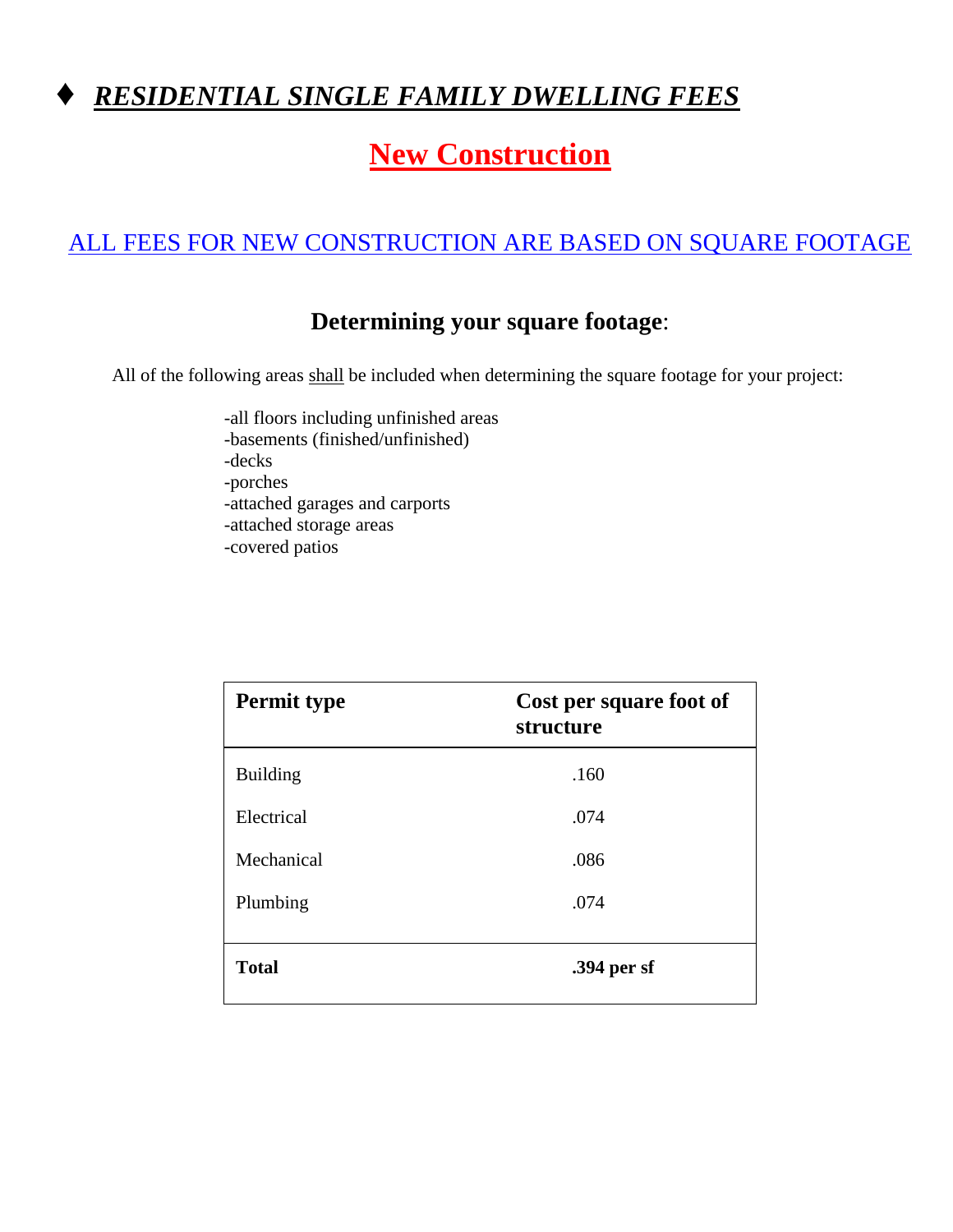### **Residential New Construction - continued**

### **The following fees also apply to new construction:**

#### **-Plans review fee**

Orange County Planning Jurisdiction: \$ 0.0184 per square foot (\$10.00) minimum Town of Hillsborough Planning Jurisdiction: \$ 0.0184/ Sq. Ft., PLUS 12% (10.00minimum) (example: [3000 sq.ft. x .0184 = \$55.20] [\$55.20 x .12 = \$6.62]  $$55.20 + $6.62 = $61.82$ 

#### -**Recyclable materials permit fees**

5% of total permit cost

**-Orange County Zoning fee---------**\$30.00

#### -**Homeowners recovery fee---------------------------**\$10.00

**(**required by the State when a licensed contractor is doing the work and the work is in/attached to a dwelling)

#### -**Miscellaneous fees**

| -Temporary power pole (saw service)---------------\$55.00 |  |
|-----------------------------------------------------------|--|
|                                                           |  |

### EXAMPLE: 1800 sq. ft. house (2 story)

 576 sq. ft. garage 300 sq. ft. (decks & porches) 2676 Total square footage

| $2676 \times$ \$.394 (building, electric, plumbing & mechanical) |           | \$1054.34 |
|------------------------------------------------------------------|-----------|-----------|
| 2676 x \$.0184 (plans review fee–Orange County)                  |           | \$49.24   |
| Orange County zoning fee                                         |           | \$30.00   |
| Saw service (temporary power pole)                               |           | \$55.00   |
| Fireplace(s)                                                     |           | \$55.00   |
| Homeowner's recovery fee                                         |           | \$10.00   |
|                                                                  | Sub total | \$1253.58 |
| Technology Fee $(\$1253.58 x .02) =$                             |           | \$25.08   |
| Solid Waste permit fees $(\$1253.58 \times .05) =$               |           | \$62.68   |
| <b>TOTAL PERMIT FEES</b>                                         |           | \$1334.34 |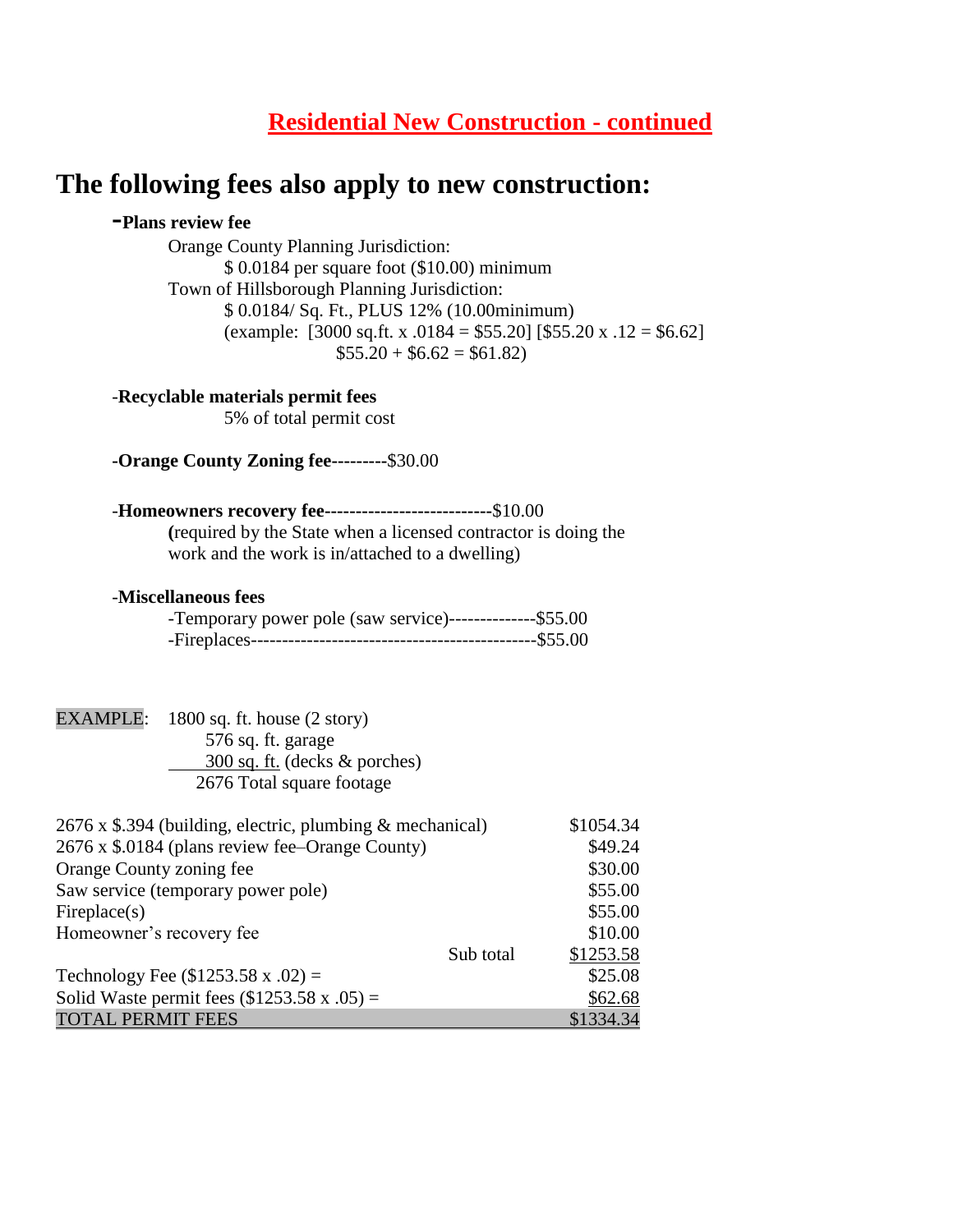### **RESIDENTIAL RENOVATIONS, ADDITIONS AND ACCESSORY STRUCTURES**

| <b>Permit type</b>                                 | Cost per square foot of<br>structure                  |
|----------------------------------------------------|-------------------------------------------------------|
| <b>Building</b>                                    | .293/sq. ft $(110.00 \text{ min.} \text{ may apply})$ |
| Electrical                                         | $83.00$ per job                                       |
| Mechanical                                         | $83.00$ per job                                       |
| Plumbing<br>(other misc fees may apply to project) | $83.00$ per job                                       |

### **The following fees also apply to renovations, additions and accessory structures:**

#### **-Plans review fee**

Orange County Planning Jurisdiction: \$ 0.0184 per square foot (\$15.00) minimum Town of Hillsborough Planning Jurisdiction: \$ 0.0184 / Sq. Ft. PLUS 12% (\$15.00) minimum

#### -**Recyclable materials permit fees**

5% of total permit cost

### **-Orange County Zoning fee---------**\$30.00

#### -**Homeowners recovery fee---------------------------**\$10.00

**(**required by the State when licensed contractor is doing the work and the work is on/attached to a dwelling)

| <b>EXAMPLE:</b> | 500 sq. ft. addition w/electric and mechanical |          |                    |
|-----------------|------------------------------------------------|----------|--------------------|
|                 | 500 x .293/sq. ft.                             | \$146.50 |                    |
|                 | Plans review $(500 \times .0184)$              |          | $$15.00$ (minimum) |
|                 | Electrical                                     | \$83.00  |                    |
|                 | Mechanical                                     | \$83.00  |                    |
|                 | Zoning (Orange County)                         | \$30.00  |                    |
|                 | Homeowners Recovery Fee                        | \$10.00  |                    |
|                 | Sub Total                                      | \$367.50 |                    |
|                 | Technology Fee $(\$367.50 \times .02)$         | \$7.35   |                    |
|                 | Solid Waste (367.50 x .05)                     | \$18.38  |                    |
|                 | <b>TOTAL PERMIT FEES</b>                       | \$393.23 |                    |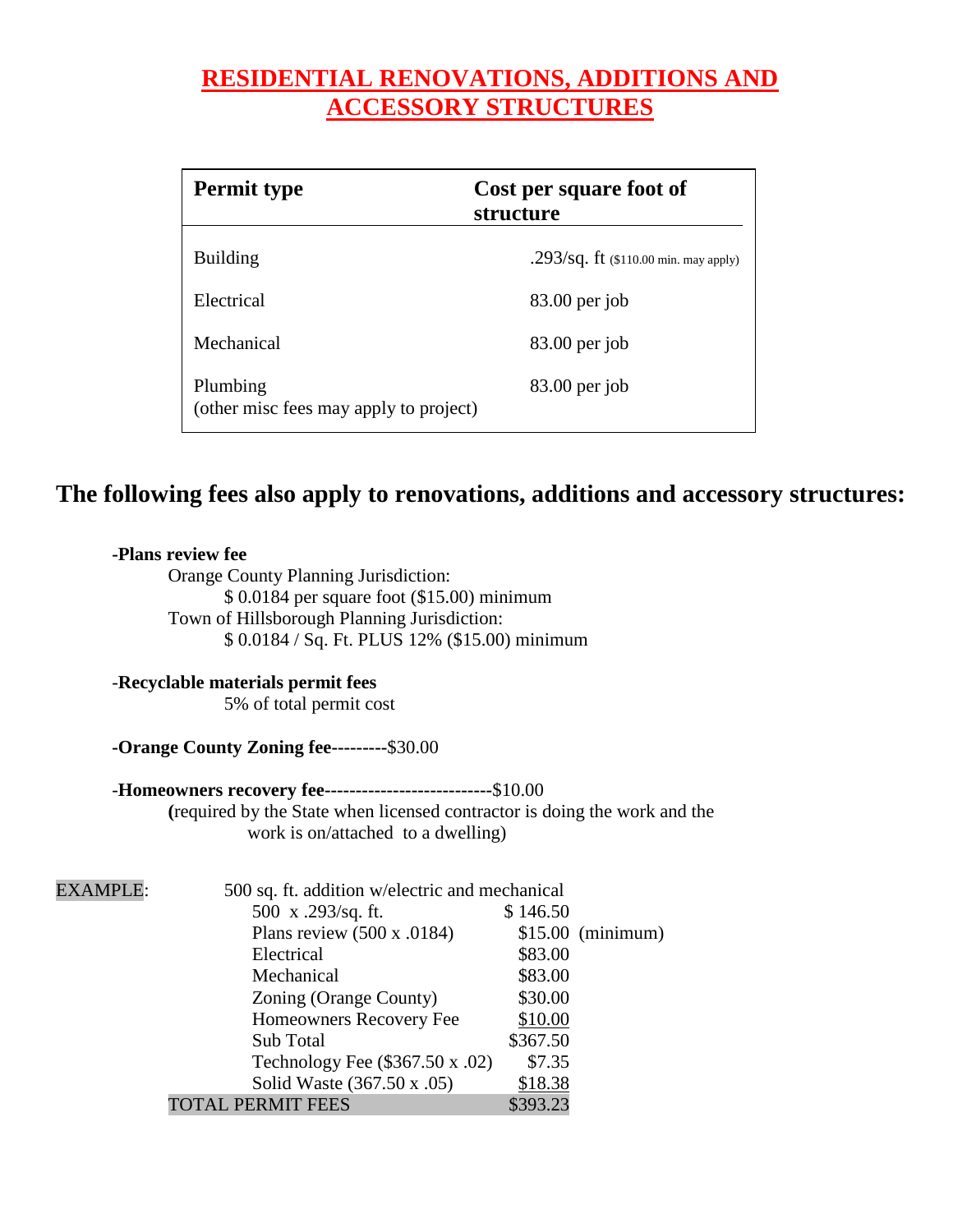# **MANUFACTURED HOMES (mobile homes)**

 **(***This does not include modular homes***)**

| <b>Building</b>     |          | Electrical | <b>Plumbing</b> | <b>Mechanical</b> | <b>Total</b> |
|---------------------|----------|------------|-----------------|-------------------|--------------|
| Singlewide \$110.00 |          | \$70.00    | \$50.00         | \$50.00           | \$280.00     |
| Doublewide \$166.00 |          | \$70.00    | \$50.00         | \$50.00           | \$336.00     |
| Triplewide          | \$193.00 | \$70.00    | \$70.00         | \$70.00           | \$403.00     |
| Quadwide            | \$221.00 | \$70.00    | \$70.00         | \$70.00           | \$431.00     |

### **Miscellaneous fees for manufactured homes:**

| <b>-Deck/porch fees</b> (over 36 square feet) | \$.293/sq. ft              |
|-----------------------------------------------|----------------------------|
|                                               | $($110.00\text{ minimum})$ |
|                                               |                            |

**-Plans review fee** -decks/porches (over 36 square feet)

Orange County Planning Jurisdiction: \$ 0.0184 per square foot (\$10.00) minimum Town of Hillsborough Planning Jurisdiction: \$ 0.0184 / Sq. Ft. PLUS 12% (\$10.00) minimum

#### -**Recyclable materials permit fees**

5% of total permit cost

#### **-Orange County Zoning fee---------**\$30.00

| <b>Example:</b> | Doublewide w/100 sq. ft. deck              |                  |
|-----------------|--------------------------------------------|------------------|
|                 | Bldg., elec., plumbing, mechanical         | \$336.00         |
|                 | Deck (over 36 sq. ft.)                     | \$110.00 minimum |
|                 | Zoning (Orange County)                     | \$30.00          |
|                 | Plans review $(0.0184 \times 100)$         | $$25.00$ minimum |
|                 | Sub Total                                  | \$501.00         |
|                 | Technology Fee $(501.00 \times .02)$       | \$10.02          |
|                 | Recyclable Materials Permit (501.00 x .05) | \$25.05          |
|                 | <b>Total permit fees</b>                   | \$536.07         |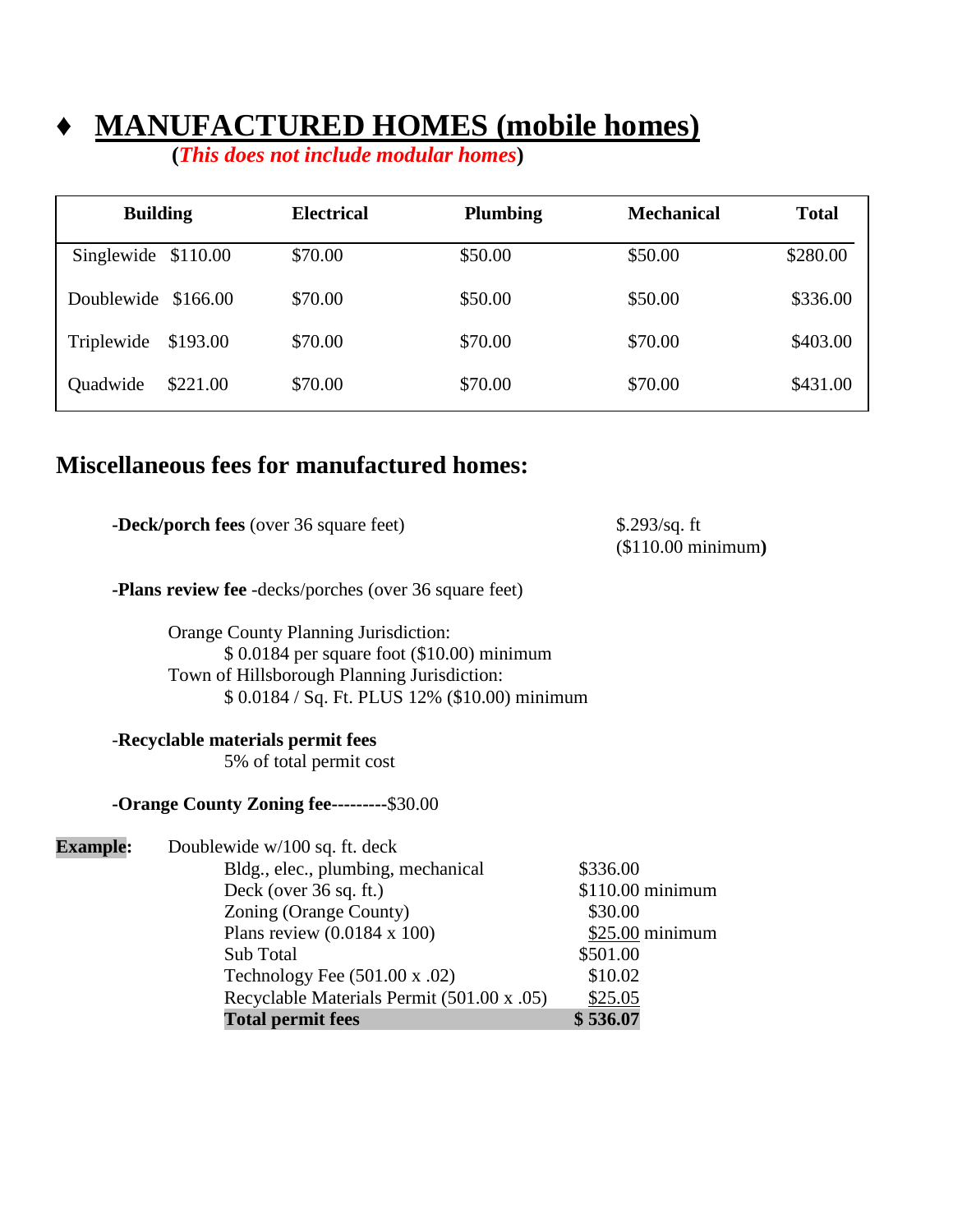# **♦ MODULARS**

| $# \, \mathbf{Boxes}$ | <b>Building</b> | <b>Electrical</b> | <b>Plumbing</b> | <b>Mechanical</b> | <b>Total</b> |  |
|-----------------------|-----------------|-------------------|-----------------|-------------------|--------------|--|
|                       | \$166.00        | \$70.00           | \$50.00         | \$50.00           | \$336.00     |  |
| 4                     | \$221.00        | \$70.00           | \$70.00         | \$70.00           | \$431.00     |  |

### **The following fees also apply for modular homes:**

Decks, porches, carports, garages, site finished  $2<sup>nd</sup>$  floors, \$.293/sq. ft: (Building) basement foundations (Finished or Unfinished), etc. \$83.00 ea: (Plmb/Elec/Mech)

#### **-Plans review fee**

Orange County Planning Jurisdiction: \$ 0.0184 per square foot (\$10.00) minimum Town of Hillsborough Planning Jurisdiction: \$ 0.0184 / Sq. Ft. PLUS 12% (\$10.00) minimum

#### -**Recyclable materials permit fees**

5% of total permit cost

**-Orange County Zoning fee---------**\$30.00

#### -**Homeowners recovery fee---------------------------**\$10.00

**(**required by the State of NC when a licensed contractor is doing the work and the work is on/attached to a dwelling)

#### -**Misc. fees**

| -Temporary power pole (saw service)---------------\$55.00 |  |
|-----------------------------------------------------------|--|
|                                                           |  |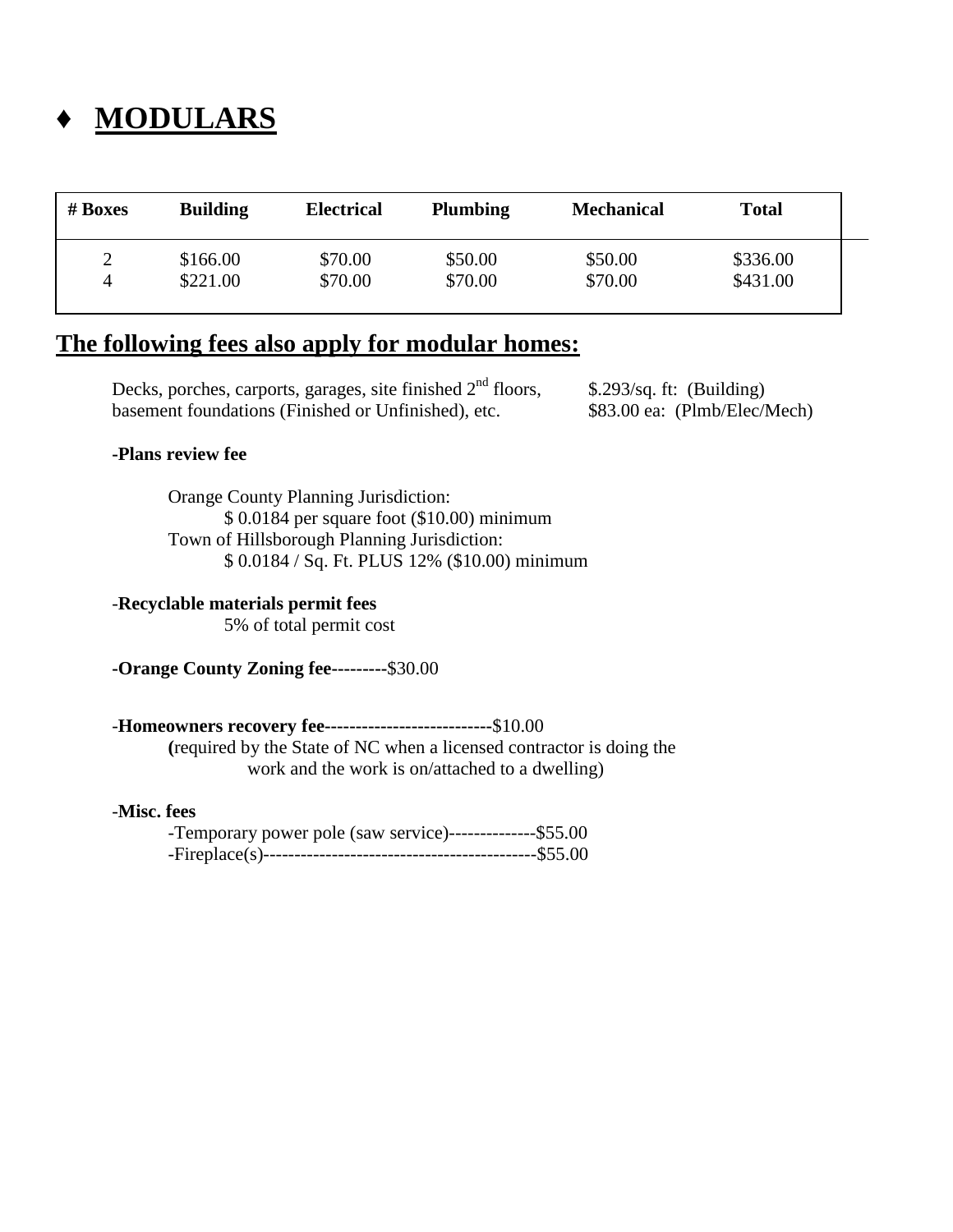# *COMMERCIAL FEES*

# • Any work started without a permit will be charged double fees •

### **♦PLANS REVIEW FEES**

### **ORANGE COUNTY PLANNING JURISDICTION:**

\$.034 per square foot for projects 4,999 square feet or less (\$150.00 minimum) \$.027 per square foot for projects 5000 to 20,000 square feet

\$.0196 per square foot for projects 20,001 to 150,000 square feet

\$.013 per square foot for projects > 150,000 square feet

### **TOWN OF HILLSBOROUGH PLANNING JURISDICTION:**

\$.034 per square foot for projects 4,999 square feet or less (\$150.00 minimum) \$.027 per square foot for projects 5,000 to 20,000 square feet \$.0196 per square foot for projects 20,001 to 150,000 square feet \$.013 per square foot for projects  $> 150,000$  square feet **PLUS 12%**

### **Example:**

25,000 square foot project in the Town of Hillsborough's Planning Jurisdiction:

| 4,999 sq. feet @ $$.034 =$        | \$169.97                  |
|-----------------------------------|---------------------------|
| 15,001 sq. feet $\omega$ \$.027 = | \$405.03                  |
| 5,000 sq. feet $\omega$ \$.0196 = | \$98.00                   |
|                                   | \$673.00                  |
| $x 12\% =$                        | \$80.76                   |
| Total 25,000 sq. ft.              | \$753.76 Plans Review Fee |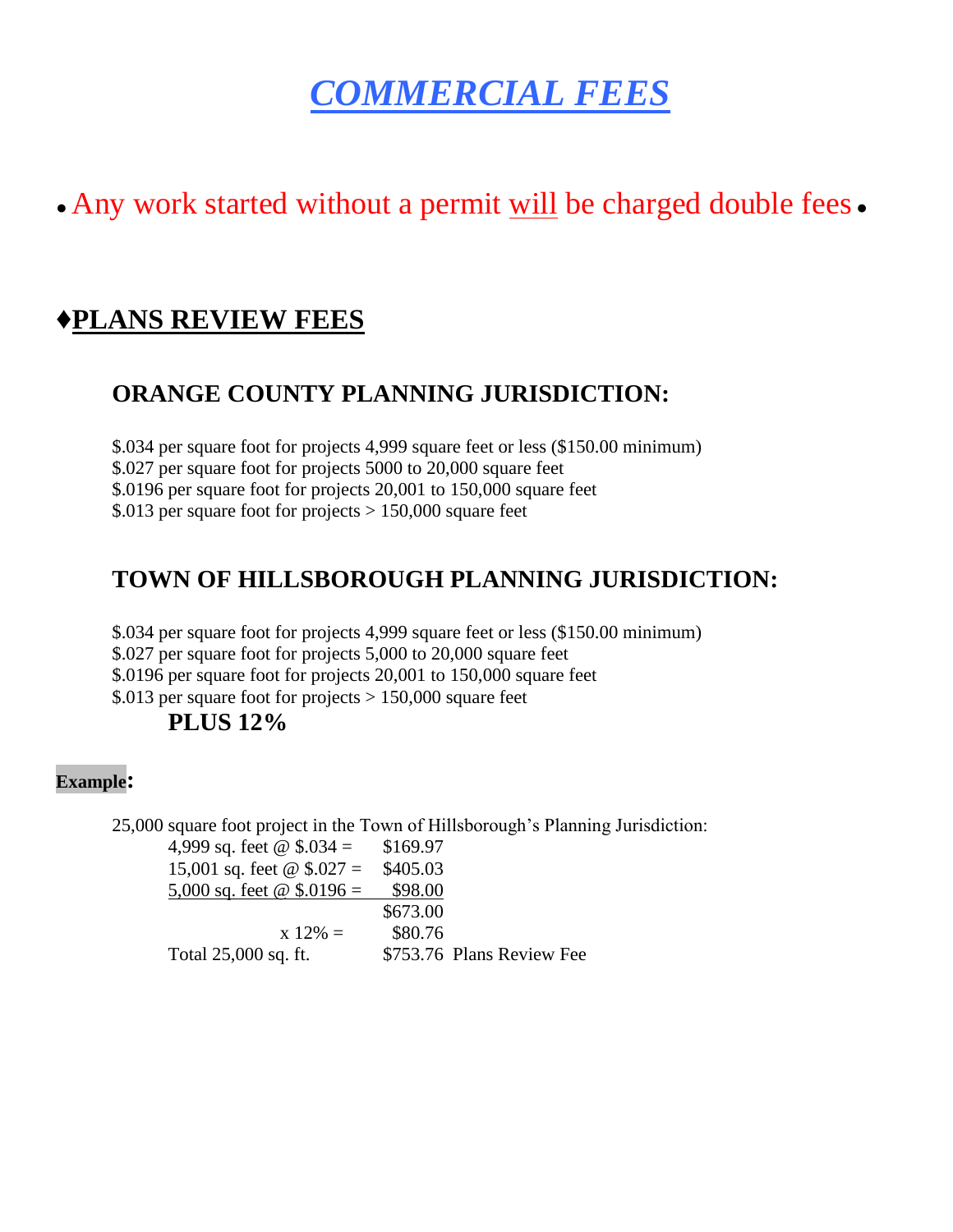# **Commercial – continued**

### **New Construction - Per Square Foot:**

| <b>Occupancy</b>          | <b>Building</b> | <b>Electrical</b> | <b>Plumbing</b> | <b>Mechanical</b> | <b>Total</b><br>\$/square foot |
|---------------------------|-----------------|-------------------|-----------------|-------------------|--------------------------------|
| <b>Residential</b>        | 0.242           | 0.107             | 0.107           | 0.085             | \$0.541                        |
| <b>Storage</b>            | 0.085           | 0.065             | 0.065           | 0.085             | \$0.300                        |
| <b>Assembly</b>           | 0.181           | 0.098             | 0.098           | 0.085             | \$0.462                        |
| <b>Institutional</b>      | 0.337           | 0.166             | 0.166           | 0.169             | \$0.838                        |
| <b>Business</b>           | 0.242           | 0.115             | 0.115           | 0.108             | \$0.580                        |
| <b>Mercantile</b>         | 0.166           | 0.082             | 0.082           | 0.074             | \$0.404                        |
| <b>Hazardous</b>          | 0.126           | 0.053             | 0.053           | 0.074             | \$0.306                        |
| <b>Factory/Industrial</b> | 0.114           | 0.053             | 0.053           | 0.074             | \$0.306                        |
| <b>Educational</b>        | 0.242           | 0.115             | 0.115           | 0.108             | \$0.580                        |

### **Commercial Renovations & Alterations:**

| \$165.00 plus .349/square foot<br><b>Building</b> |  |
|---------------------------------------------------|--|
|---------------------------------------------------|--|

**Electrical \$110.00 minimum**

**Plumbing \$110.00 minimum**

**Mechanical \$110.00 minimum**

**Note: other miscellaneous fees may apply to projects**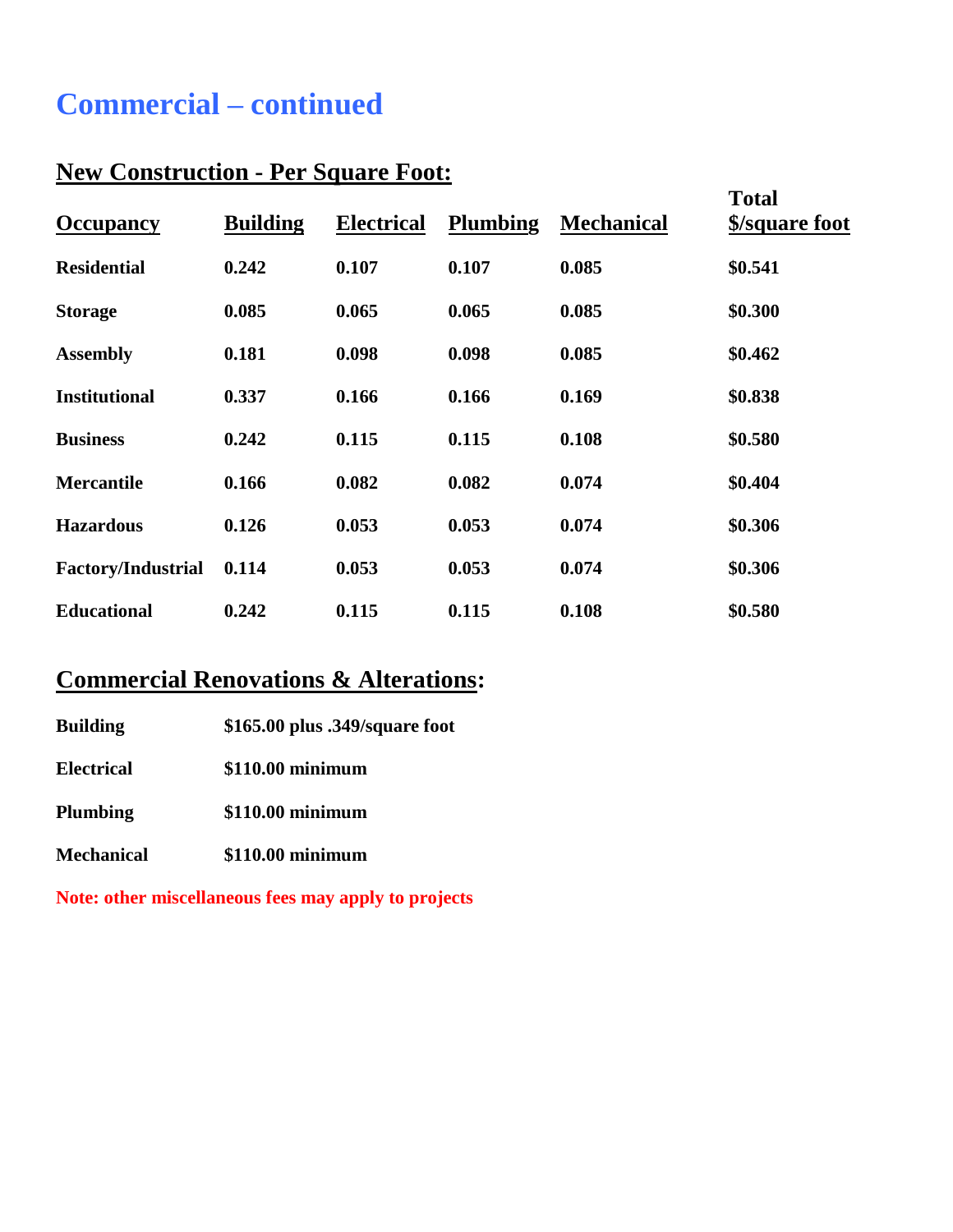| <b>Miscellaneous Building Fees</b>  |                                                                            |                                                        |
|-------------------------------------|----------------------------------------------------------------------------|--------------------------------------------------------|
|                                     | <b>COMMERCIAL</b>                                                          | <b>RESIDENTIAL</b>                                     |
| <b>Moving Building</b>              | \$100.00                                                                   | \$110.00                                               |
| <b>Building Demolition</b>          | \$110.00                                                                   | \$110.00                                               |
| Change of Occupancy/Use             | \$110.00                                                                   | N/A                                                    |
| <b>Swimming Pool</b>                | \$110.00                                                                   | \$110.00<br>(electrical, deck & zoning fees may apply) |
| Woodstove/Fireplace                 | \$55.00<br>*as part of a single family dwelling permit                     | $$55.00*$                                              |
| Prefabricated Utility Bldg.         | **calculated under storage<br>$Occupancy**$<br>(trade & zoning fees apply) | \$110.00 min                                           |
| $Signs - Business ID$ (constructed) | (electrical fees apply)                                                    | \$110.00 minimum (zoning approval required)            |

# **Miscellaneous Plumbing Fees**

| Water heater installation | \$110.00 | \$110.00 |
|---------------------------|----------|----------|
|---------------------------|----------|----------|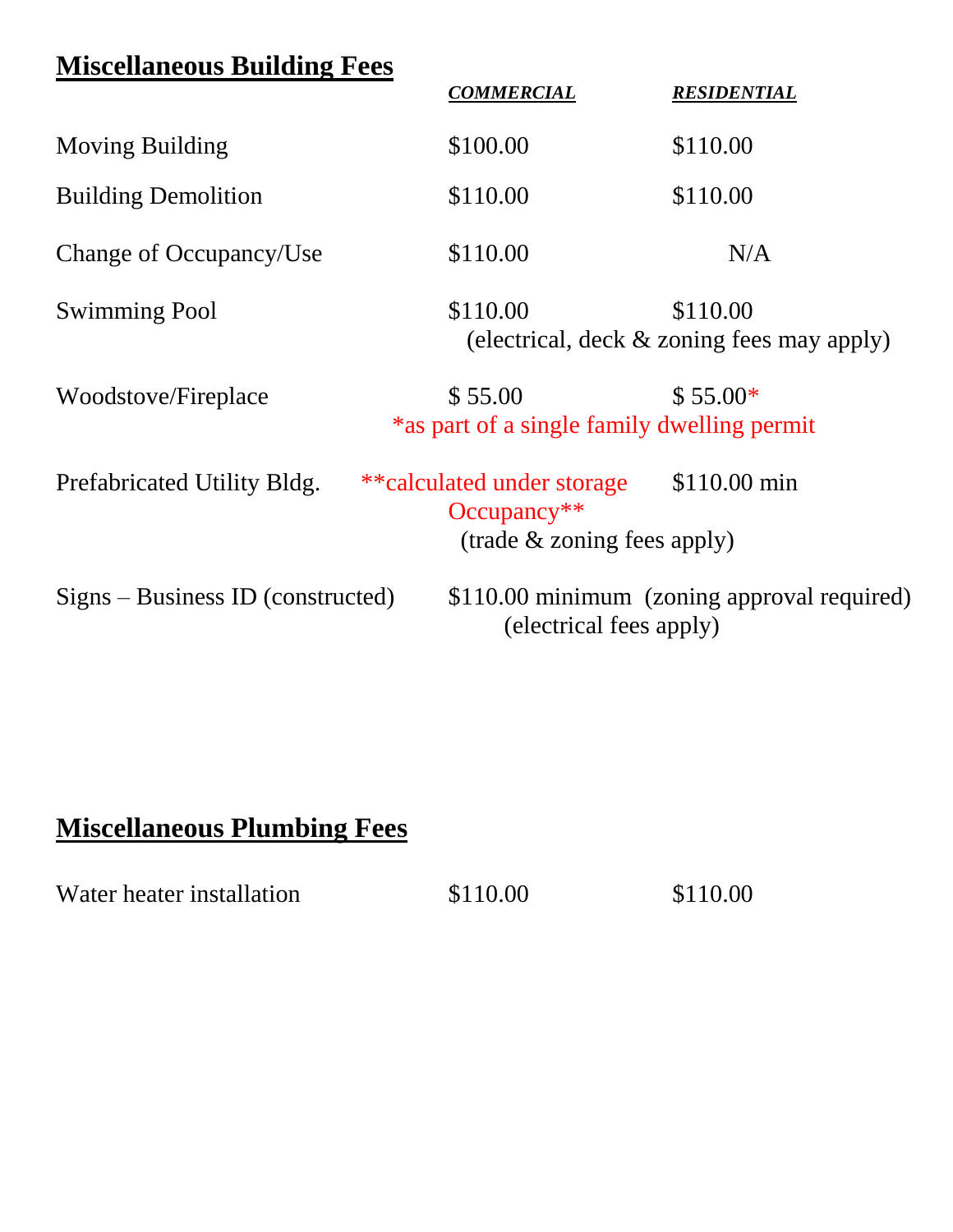# **Miscellaneous Electrical Fees**

|                                               | <b>COMMERCIAL</b> | <b>RESIDENTIAL</b> |
|-----------------------------------------------|-------------------|--------------------|
| Saw Service $60 \text{ amp} - 100 \text{amp}$ | \$55.00           | \$55.00            |
| Sign Inspections                              | \$50.00           | N/A                |
| <b>Gasoline Pumps</b>                         | \$55.00           | N/A                |
| Miscellaneous Inspections                     | \$110.00          | \$110.00           |
| <b>Temporary Electrical Final</b>             | \$110.00          | \$83.00            |
| <b>Electrical Service Changes</b>             |                   |                    |
| <b>Single Phase</b>                           | <b>COMMERCIAL</b> | <b>RESIDENTIAL</b> |
| $60-100$ amp                                  | \$110.00          | \$110.00           |
| $125 - 200$ amp                               | \$138.00          | \$138.00           |
| $400 \text{ amp}$                             | \$165.00          | \$165.00           |
| <b>Three Phase</b>                            |                   |                    |
| $150 - 200$ amp                               | \$165.00          | \$165.00           |
| $400 \text{ amp}$                             | \$221.00          | \$221.00           |

# *New electrical Service:*

|                   | single phase | <i>three phase</i> |
|-------------------|--------------|--------------------|
| 30-60 amp         | \$55.00      | \$138.00           |
| $70 - 100$ amp    | \$138.00     | \$138.00           |
| $125$ amp         | \$165.00     | \$165.00           |
| $150$ amp         | \$195.00     | \$220.00           |
| $200 \text{ amp}$ | \$200.00     | \$250.00           |
| $300$ amp         | \$190.00     | \$250.00           |
| 400 amp           | \$250.00     | \$330.00           |
| $600$ amp         | \$330.00     | \$385.00           |
| 800 amp           | \$385.00     | \$525.00           |
| $1000$ amp        | \$525.00     | \$690.00           |
| $1200$ amp        | \$690.00     | \$775.00           |
| $1400$ amp        | \$745.00     | \$995.00           |
| 1600 amp          | \$775.00     | \$1325.00          |
| over 1600 amp     |              | \$155.00/100 amps  |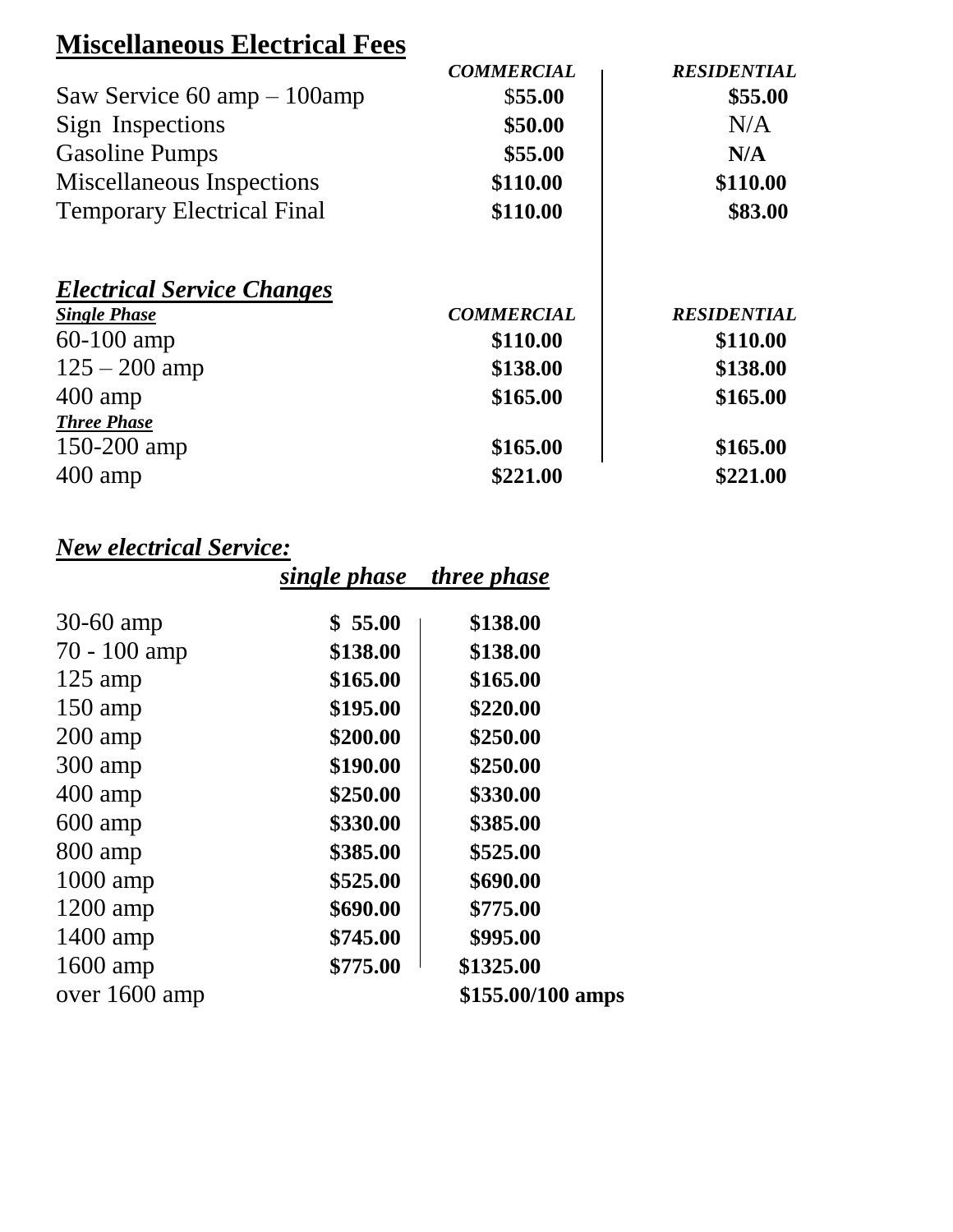# **Miscellaneous Mechanical**

# *Residential*

| Replacement of one system       | \$165.00 |
|---------------------------------|----------|
| Installation each addt'l system | \$55.00  |

### *Commercial*

| Commercial cooling                    |          |
|---------------------------------------|----------|
| First unit                            | \$165.00 |
| Each addt'l unit                      | \$55.00  |
| Replacement of system                 | \$165.00 |
| Commercial heating                    |          |
| First unit                            | \$165.00 |
| Each addt'l unit                      | \$55.00  |
| Replacement of system                 | \$165.00 |
| Commercial heat/cool combination      |          |
| First unit                            | \$165.00 |
| Each addt'l unit                      | \$55.00  |
| Replacement of system                 | \$165.00 |
| <b>Commercial Ventilation/Exhaust</b> |          |
| One system                            | \$165.00 |
| Each additional                       | \$55.00  |
| Hood fan comm. cooking equip.         | \$110.00 |
| <b>Commercial Cooking Applicances</b> |          |
| <b>First Unit</b>                     | \$165.00 |
| Each addt'l unit                      | \$58.00  |
| <b>Commercial Re-inspection Fee</b>   | \$110.00 |